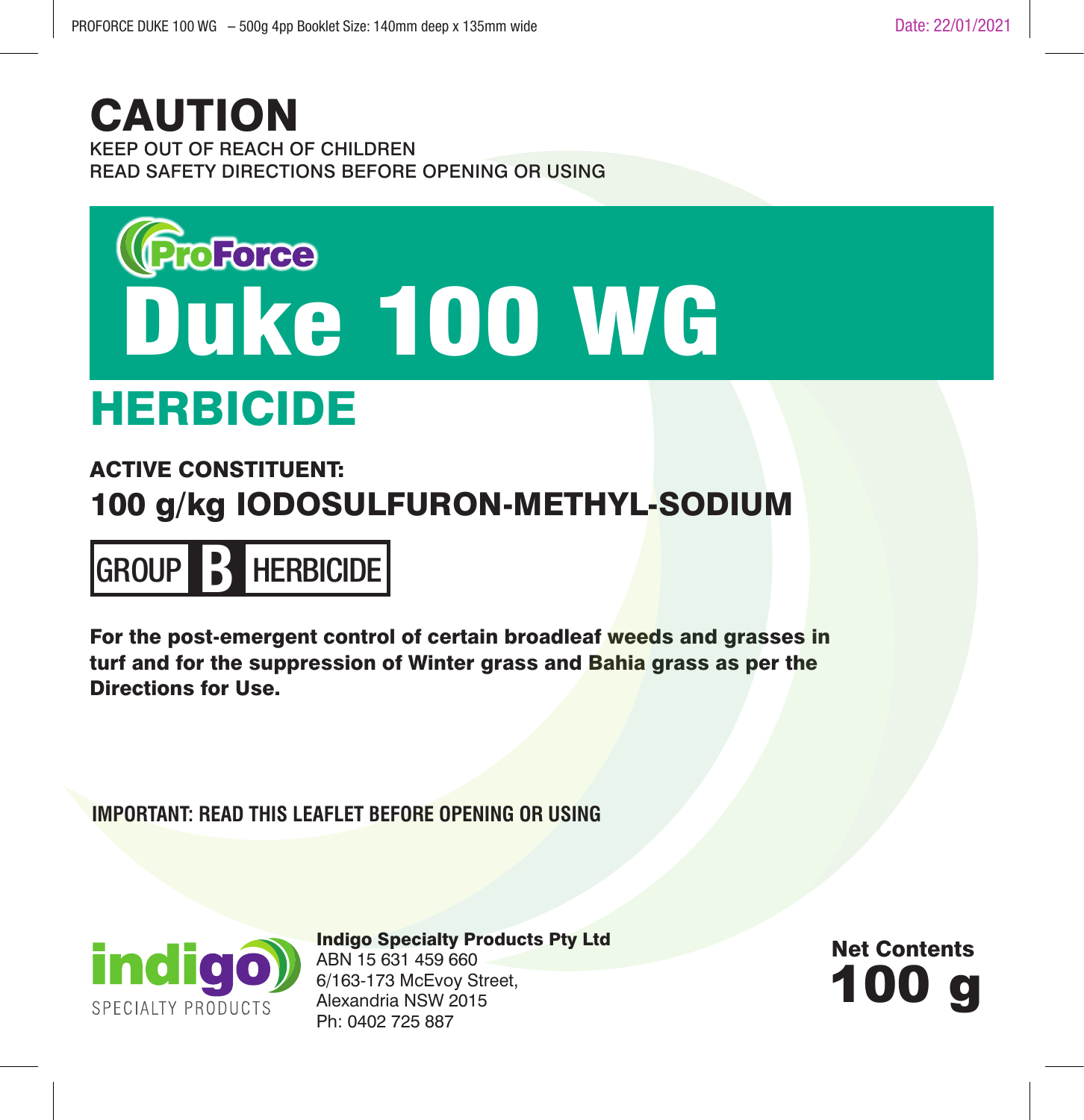# **DIRECTIONS FOR USE:**

# **RESTRAINTS:**

DO NOT apply by air or through any type of irrigation equipment.

DO NOT apply to turf which is under stress or which is not yet established.

DO NOT use if rain is expected within 4 hours. DO NOT use on golf or bowling greens.

DO NOT make more than one application of a group B herbicide in a season except for Bahia grass -refer to Directions for Use table for Bahia grass.

# **SPRAY DRIFT RESTRAINTS**

**DO NOT** allow spray to drift onto adjacent areas which contain desirable plants.

**DO NOT** apply with spray droplets smaller than a **MEDIUM** spray droplet size category according to nozzle manufacturer specifications that refer to the ASAE S572 Standard or the BCPC Guideline.

**DO NOT** apply when wind speed is less than 3 or more than 20 km per hour as measured at the application site.

**DO NOT** apply during surface temperature inversion conditions at the application site.

Users of this product **MUST make an accurate written record** of the details of each spray application within 24 hours following application and **KEEP** this record for a minimum of 2 years. The spray application details that must be recorded are: **1** date with start and finish times of application; **2** location address and paddock/s sprayed; **3** full name of this product; **4** amount of product used per hectare and number of hectares applied to; **5** crop/situation and weed/pest; **6** wind speed and direction during application; **7** air temperature and relative humidity during application; **8** nozzle brand, type, spray angle, nozzle capacity and spray system pressure measured during application; **9** name and address of person applying this product. (Additional record details may be required by the state or territory where this product is used.)

#### **MANDATORY NO SPRAY ZONE**

DO NOT apply if there are sensitive crops, gardens, landscaping vegetation, protected native vegetation or protected animal habitat within 40 metres downwind from the application area.

| <b>SITUATION</b>                                                                                                                       | <b>WEED</b>                                                                                                                                                                                                                                                                                                                                     | <b>RATE</b>      | <b>CRITICAL COMMENTS</b>                                                                                                                                                                                                                                                                                                                                                                                                                                 |
|----------------------------------------------------------------------------------------------------------------------------------------|-------------------------------------------------------------------------------------------------------------------------------------------------------------------------------------------------------------------------------------------------------------------------------------------------------------------------------------------------|------------------|----------------------------------------------------------------------------------------------------------------------------------------------------------------------------------------------------------------------------------------------------------------------------------------------------------------------------------------------------------------------------------------------------------------------------------------------------------|
| Turf<br>Only apply to<br>kikuyu, buffalo grass<br>or couch grass<br>(common and hybrid)<br>couchgrass NOT<br>Queensland Blue<br>Couch) | Weeds suppressed                                                                                                                                                                                                                                                                                                                                |                  | Apply to actively growing weeds and not to weeds under stress.                                                                                                                                                                                                                                                                                                                                                                                           |
|                                                                                                                                        | Winter grass (Poa annua)                                                                                                                                                                                                                                                                                                                        | $150$ $a/$<br>ha | Always apply with a non-ionic surfactant or Hasten <sup>®</sup> at the<br>recommended rate on the surfactant product label.<br>Use a water rate of 200-500 L/ha                                                                                                                                                                                                                                                                                          |
|                                                                                                                                        | Weeds controlled                                                                                                                                                                                                                                                                                                                                |                  | Avoid exceeding application rates through overlapping sprayed                                                                                                                                                                                                                                                                                                                                                                                            |
|                                                                                                                                        | Ryegrass (Lolium perenne)                                                                                                                                                                                                                                                                                                                       | $150$ g/<br>ha   | areas.<br>Safety screening may not have been conducted on all new buffalo<br>grass varieties and it is therefore recommended that small areas<br>be tested for turf safety before large-scale application occurs.<br>For suppressed weed species, better efficacy can be expected<br>against younger weed plants. Less than 50% control can be<br>expected where more mature plants are established.                                                     |
|                                                                                                                                        | Bindii (Saliva sessilis), Black thistle (Cirsium vulgare),<br>Cat's ear (Hypochoeris radicata), Cotula (Cotula<br>australis), Cudweed (Gnaphalium sp.), Guildford<br>Grass (Onion Grass) (Romulea rosea), Medic<br>(Medicago spp.), Mouse ear chickweed (Cerastium<br>vulgatum), Oxalis (Oxalis corniculata) White Clover<br>(Trifolium repens) | 100 q/<br>ha     |                                                                                                                                                                                                                                                                                                                                                                                                                                                          |
|                                                                                                                                        | False onion weed/ fragrant false garlic/ onion weed<br>(Nothoscordum gracile, fragrans or borbonicum)                                                                                                                                                                                                                                           | $25$ g/ha        |                                                                                                                                                                                                                                                                                                                                                                                                                                                          |
|                                                                                                                                        | Bahia Grass (Paspalum notatum)<br>suppression and seed head reduction                                                                                                                                                                                                                                                                           | 50 g/ha          | Apply during summer when turf is actively growing and Bahia<br>grass produces seed heads.<br>Always apply with a non-ionic surfactant or Hasten <sup>®</sup> at the<br>recommended rate on the surfactant product label.<br>Apply as soon as seed heads start to form or when it becomes<br>a regular mowing intervention issue. Apply 2-3 times at 4-week<br>intervals after mowing. DO NOT apply more than two consecutive<br>applications per season. |

# **NOT TO BE USED FOR ANY PURPOSE, OR IN ANY MANNER, CONTRARY TO THE LABEL UNLESS AUTHORISED UNDER APPROPRIATE LEGISLATION.**

## **WITHHOLDING PERIODS:**

DO NOT graze treated turf or feed turf clippings from any treated area to poultry or livestock. DO NOT use clippings from treated areas for mulch around vegetables or fruit trees.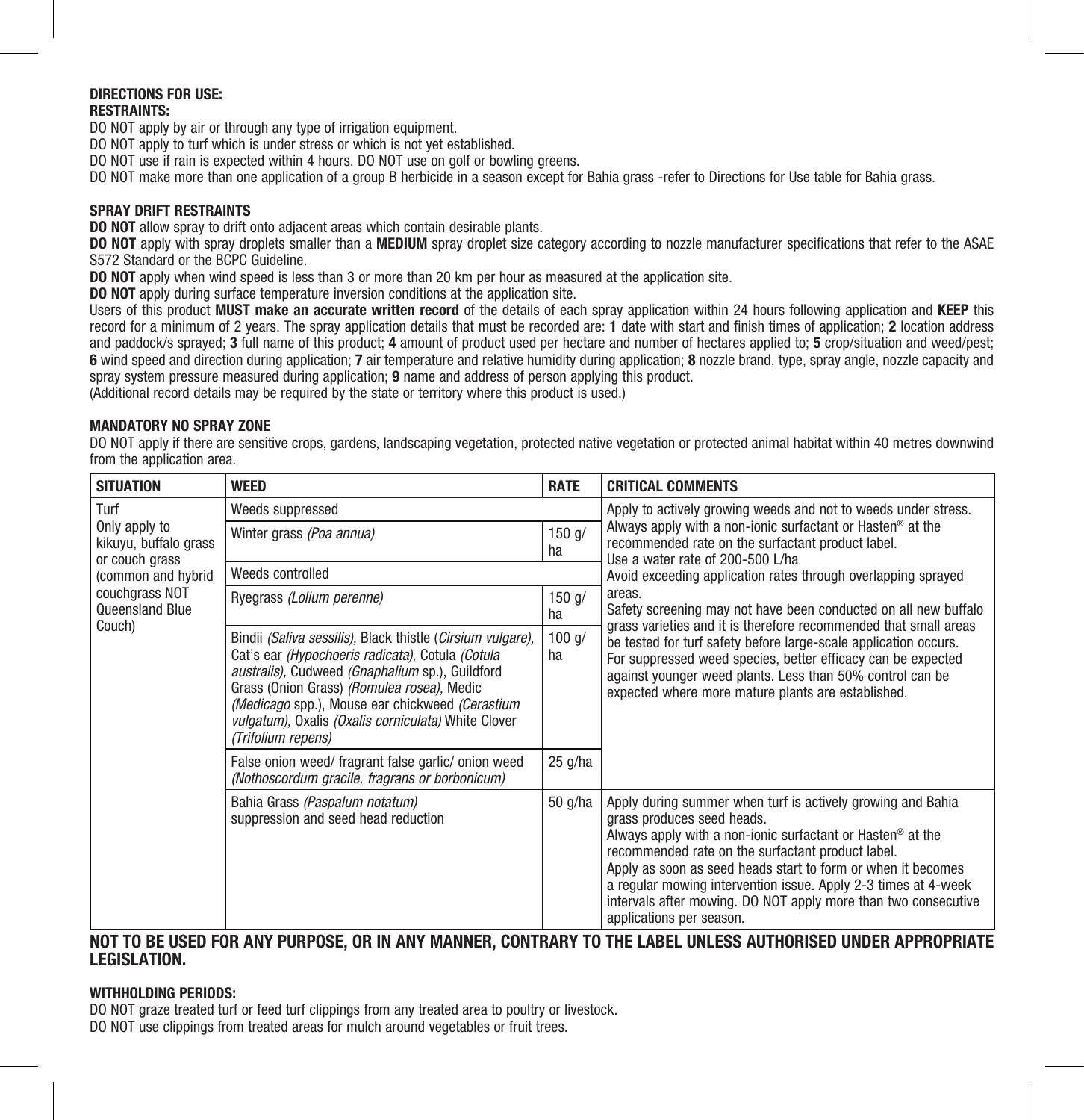# **GENERAL INSTRUCTIONS**

ProForce DUKE 100 WG Herbicide is a selective sulfonylurea herbicide. It is predominantly a foliar herbicide with less activity via the soil. DUKE 100 WG will not reliably control weeds that emerge after spraying. Results are best under good growing conditions and application to weeds or turf under stress should be avoided.

#### **MIXING**

Ensure that the spray tank is completely clean prior to mixing. Half fill the spray tank with water, then with agitators in motion, add the correct amount of DUKE 100 WG directly into the spray tank. Then add wetting agent or crop oil as recommended. Complete filling the tank with agitators in motion. Agitation must continue before and during spraying.

If pH of water carrier is less than 5.5 use a buffer solution to raise pH to meet 7.0. DO NOT mix DUKE 100 WG with acid forming compounds in the spray vat. DO NOT leave spray mix standing in the vat overnight.

# **APPLICATION**

Ensure spraying equipment is properly calibrated before use.

Ensure that complete and even spray coverage of all weeds is achieved. DO NOT overlap sprayed areas. Apply with the boom no higher than 50 cm above the turf with flat fan nozzles and a medium droplet size.

# **Turf Safety**

Application to very dry sandy soils followed by soaking rainfall may cause turf damage. Turf damage may also be increased in highly alkaline soils (soil pH >8.5) as determined by soil in water suspension).

Avoid application on turf which is not yet established or which is under stress from environmental conditions.

Allow at least six weeks between the last application and overseeding with cool season grasses for winter cover.

#### **Sprayer Clean Up**

The sprayer must be thoroughly decontaminated before being used again to spray susceptible plants or turf. Ensure that the following operation is carried out in an area that is clear of waterways, desirable vegetation and tree roots, and preferably in an area where drainings can be contained.

1. Drain sprayer completely and wash out tank, boom and hoses with clean water.

2. Drain again.

- 3. Fill the tank with clean water and add 300 mL of chlorine bleach (containing 4% chlorine) per 100 L of water with agitation running.
- 4. Flush some bleach solution through booms and hoses and allow remainder to agitate in tank for 10 minutes.
- 5. Remove nozzles and filters and leave to soak in a bleach solution of 500 ml per 10 L of water while tank cleaning is in progress.
- 6. Briefly run the pump at periodic intervals to refresh chlorine solution in spray lines.

7. Drain tank and repeat the procedure of flushing with bleach solution.

Flush the tank, boom and hoses with clean water.

# **RESISTANT WEEDS WARNING**

ProForce DUKE 100 WG Herbicide is a member of the sulfonylurea group of herbicides and has the inhibitor of ALS mode of action. For weed resistance management DUKE 100 WG is a Group B herbicide. Some naturally-occurring



weed biotypes resistant to DUKE 100 WG, and other Group B herbicides, may exist through normal genetic variability in any weed population. These resistant individuals can eventually dominate the weed population if these herbicides are used repeatedly. These resistant weeds will not be controlled by DUKE 100 WG or other Group B herbicides.

DO NOT rely exclusively on DUKE 100 WG for weed control. Use as part of an integrated weed management program involving herbicides with other modes of action and non-chemical methods of control. Croplife Australia resistance management strategies are available from your local agricultural chemical supplier. Refer to these strategies for details of how to manage the build-up of resistant weeds in your turf.

Since occurrence of resistant weeds is difficult to detect prior to use, Indigo Specialty Products Pty Ltd accepts no liability for any losses that may result from the failure of DUKE 100 WG to control resistant weeds.

# **PRECAUTION**

#### **Mowing**

Avoid mowing during the 3 to 4 days preceding or following treatment. *Re-entry period:* DO NOT allow entry into treated areas until the spray has dried.

# **PROTECTION OF CROPS, NATIVE AND OTHER NON-TARGET PLANTS**

Very toxic to aquatic plants and certain algae.

DO NOT apply under weather conditions, or from spraying equipment, that may cause spray to drift onto nearby susceptible plants/crops, cropping lands or pastures.

DO NOT replant any crop or ornamental to treated areas other than the turf grass listed in the directions for use for a period of 12 months after application.